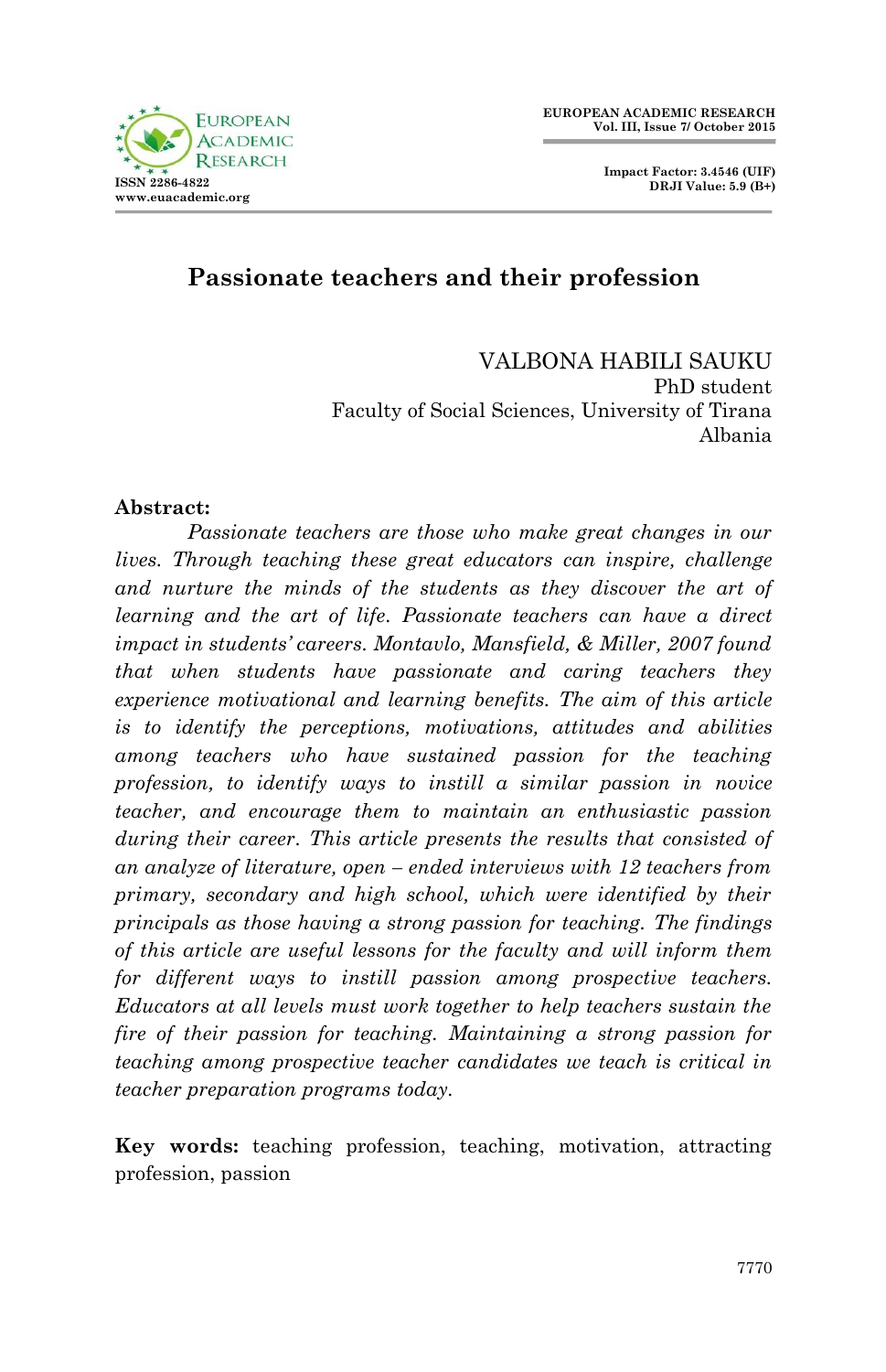# **Introduction:**

Everyone remember their best, teachers. Parents all the time are looking for a caring, qualified and passionate teacher for their children. Researches' data on student outcomes reveal differences between classrooms within the same school, reinforcing early evidence that student learning is substantially affected by the quality of teachers' instruction. Montavlo, Mansfield, & Miller's study (as cited in Patricia H. Phelps & Tammy R. Benson, 2012) found that students experience motivation and learning benefits when they have passionate, caring teachers. Evidence is clear that outstanding teachers at all phases can have a profound positive impact on pupils' performance, which in turn leads to better outcomes in further education, pay, wellbeing, and for society at large. Having weak teachers in the classroom is, therefore, detrimental not just to pupils' achievement that academic year but to their, and hence the country's, future prospects. (House of Commons, Education Committee, London, 2012) Thus, there are increasing efforts to provide each student with a skilled and committed teacher and to support the passion of each teacher for their job. As Luther and Richman (2010) (as cited by as cited Phelps & Benson, 2012) indicated, that the best and brightest teachers are leaving classrooms, yet their service and expertise are invaluable. So it must be an important focus of administrators and teacher educators keeping passionate teachers in the classroom. Keeping in mind this need, the commitment to know more about passion among teachers is in focus. The author shares the common passion for teaching herself and also wanted to know more not only in the role as a researcher or as a teacher but also as a parent that wants the passionate teachers for her children. The purpose of this article was to examine what creates and sustain the passion among teachers and to present to the faculty ways to instill passion among teacher candidates.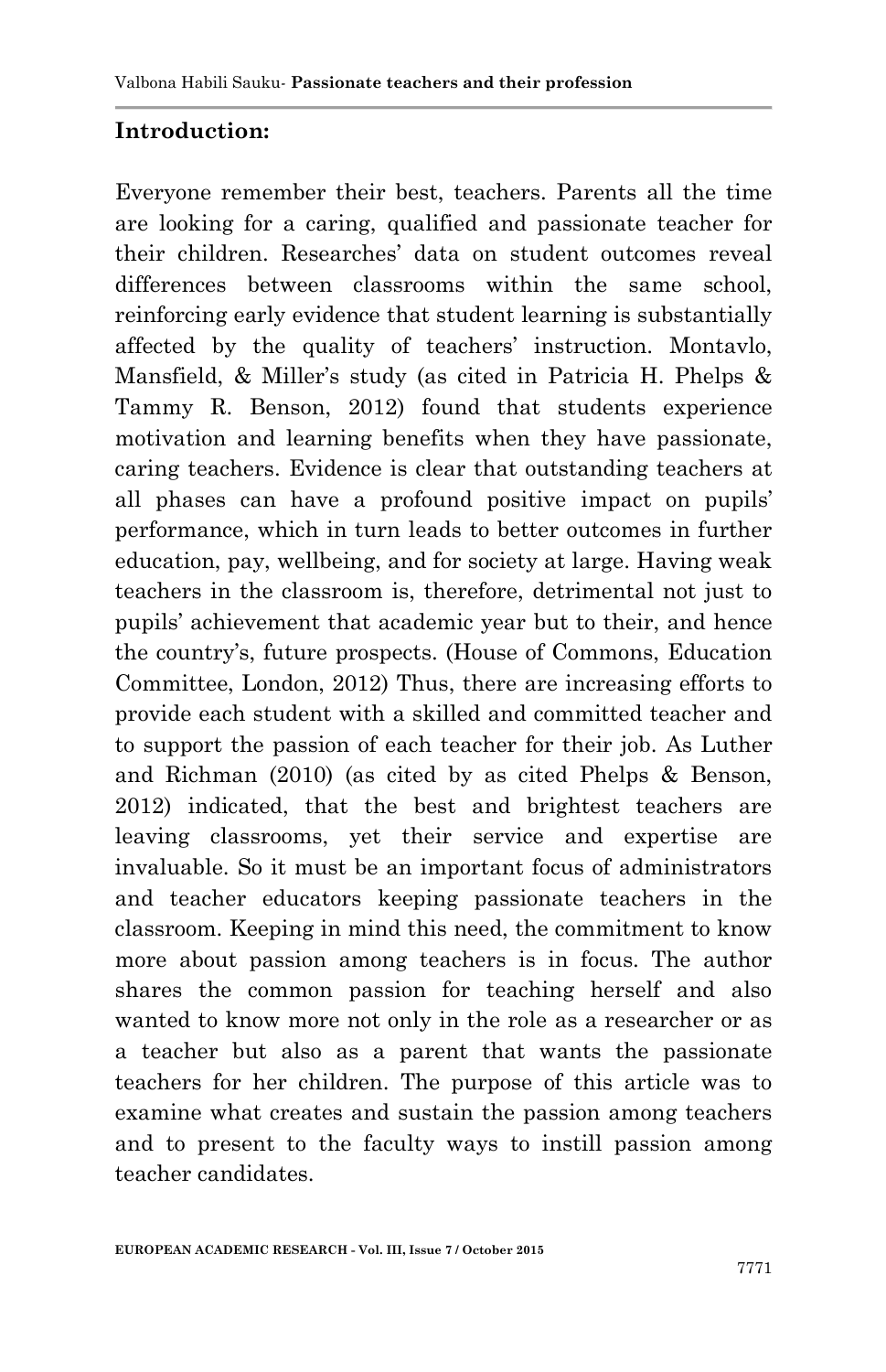# **Methodology:**

This qualitative study was designed on deepening the understanding about the same perception, motivations, attitudes, abilities among teachers who have sustained passion for the teaching profession, identify ways to instill a similar passion in teacher education candidates, and encourage teacher educators to maintain and model an enthusiastic passion. Historically, qualitative methodologists have described three major purposes for research: to explore, to explain, or describe the phenomena of interest. Synonym for these terms could include to understand, to develop or to discover. (Marshall & Rossman, 1999, p.33) As a first step the researcher contacted the directors of six schools in Tirana. The selected schools could be described as urban and none of these schools characterized as suburban and rural. The directors were asked to provide the names of two teachers who had more than 5 years and who exhibited a continued passion of teaching. Directors gave the names of the passionate teachers three days after initial request. The protocol of the interviews was developed by formulating a series of questions to cover the teachers' career span. Questions were asked about pre service and in service sources of impact. The researcher also wanted to present the advice of these passionate teachers for colleagues and future teachers. Some overlap in the questions was intentional to look for internal consistencies as well as any discrepancies in teachers' responses. The open-ended nature of the questions was essential to facilitate the study's search for the ingredients or sources of continued passion. These open-ended questions guided 12 total interviews that were conducted on April - May 2015. Experience years of interviewed teachers ranged from 11 to 32 with an average of 19 years. Interviewed teachers taught science, math, foreign language, reading, and social studies. The participating teachers taught at all schooling levels (i.e., elementary, intermediate, middle, and high school). The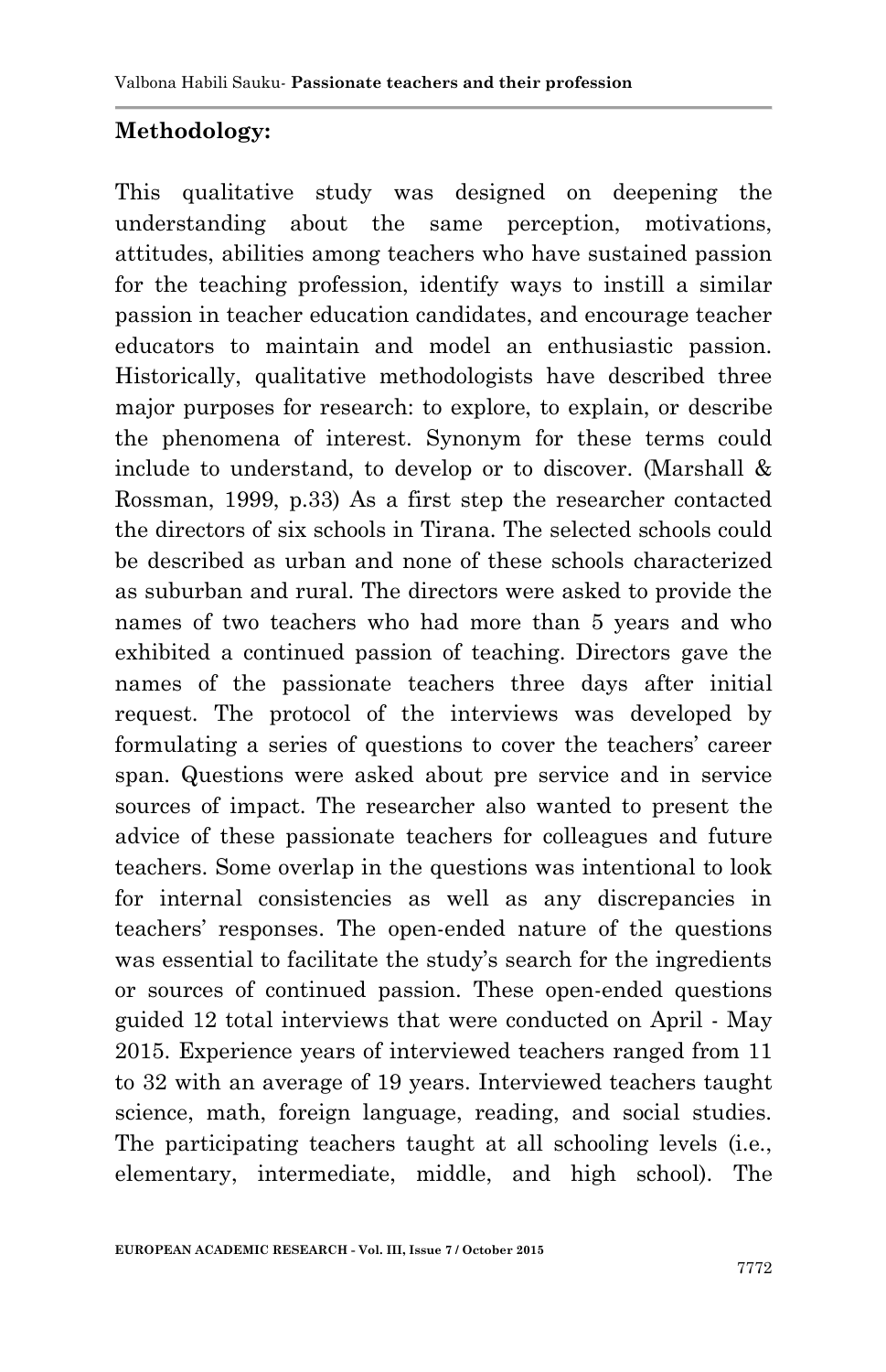interview protocol (borrowed from Phelps, P. & Benson, T, 2012) was as follows:

- 1. Why did you choose to become a teacher?
- 2. How long have you been teaching?
- 3. Do you remember you first day in the classroom?
- 4. What do you enjoy most about teaching?
- 5. What keeps you attracted to the profession?
- 6. How can new teachers preserve their enthusiasm for teaching once they begin their careers?
- 7. What hurdles do teachers encounter that diminish their passion for the profession?
- 8. How can teachers share their passion for teaching with others?
- 9. What can teacher education programs do to ensure that future teachers have a long-lasting passion for teaching?
- 10. What advice would you give a teaching colleague to help him*/*her maintain a level of passion?

Face-to-face interview sessions were conducted at off-site locations and lasted approximately 40 minutes. The audiotaped interviews yielded data that were transcribed verbatim. The written transcripts of the 12 interviews were the whole source of data collected in this study. In order to protect the identity of the participant, at the beginning of each interview, the researcher put a pseudonym to the teacher and labeled the audiotape.

Data collection and analysis are developed together and also was done a careful description of the data and development of categories in which to place behaviors, perceptions. The data then were organized in key themes related to the central questions and examined to see how far they feet to the expected categories.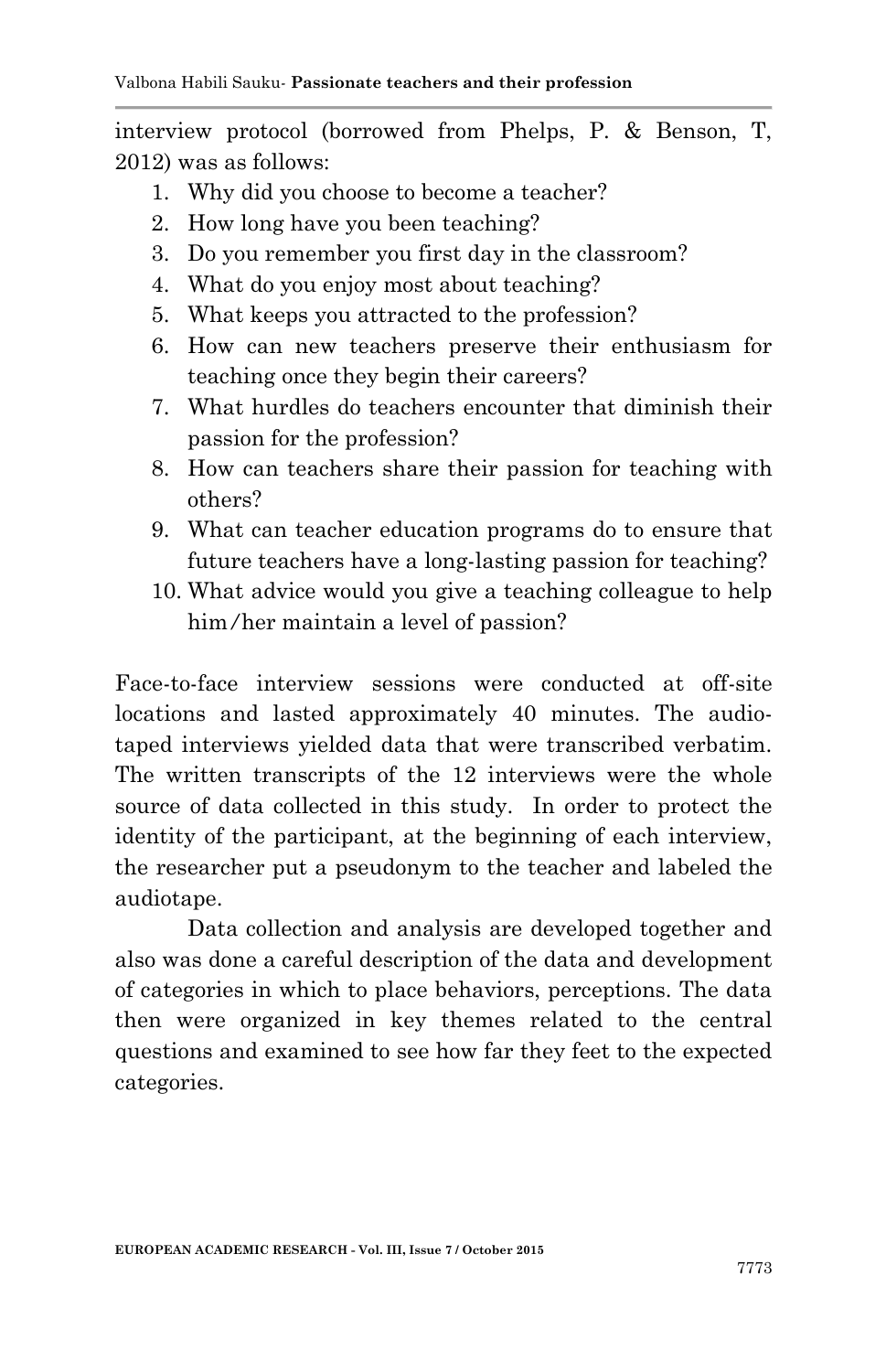# **Discussion of findings**

Based on the data analyses described above, this qualitative study investigated how teachers maintain their passion for the profession. It explored the barriers that the participating teachers have encountered and examined ways to enhance passion among teachers. Although the interviewees expressed a wide range of perspectives, there were multiple commonalities and several themes emerged.

## **Motivation**

Many studies reveal that while some prospective teacher students choose this profession with altruistic-intrinsic and extrinsic reasons, some others choose it under the influence of others. **S**tudents chose teaching mostly with altruistic-intrinsic reasons. (Balyer & Özcan, 2014). For most of the teachers in this study teaching profession was chosen under the influence of the others, based on the system of education of that time when they enter in the profession as prospective students teachers. During the communism period the government took decision about the program of study for each prospective student.

Moreover, in some other studies it is claimed that student choose teaching as a career since it is an autonomous profession while some others think that they can stay young in this profession. This was expressed by Lili a high school teacher with 28 years of experience *"Now I still remember the words of my father "congratulations for this profession that you choose.*  You will see that it will give a lot of sadisfaction and it will *never let you get old, because you will be in touch with youths, pupils" and it was really true. The contact with youths, make me feel young."*

Values included the intrinsic value of teaching, social utility values (including the desire to shape the future, enhance social equity, make a social contribution and work with children/adolescents), and then personal utility values (these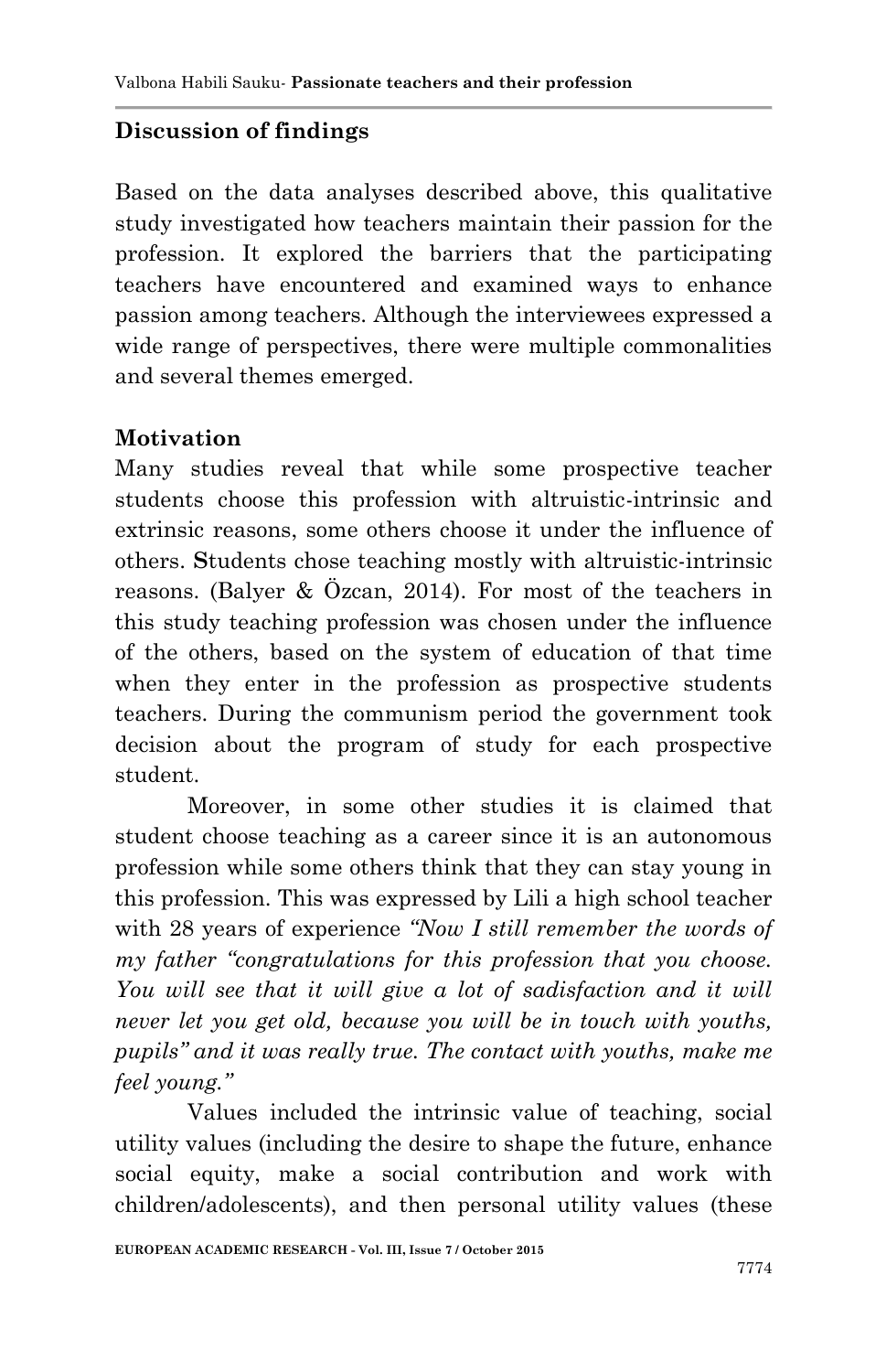including job security, time for family and job transferability). This was good stated by Arta a high school teacher with 30 years of experience:

> ―I did not choose the profession; the commission of that time directed me to enter in the University for the Albanian Language Degree in teaching. I liked a degree in jurisprudence. However the two inspire persons that have an impact in my life as a person and as a professional were: one of my teachers of the middle school, an exemplar teacher of the Albanian Language subject and my grandmother that always trusted in my abilities and made me believe that I would be a responsible, caring and a good teacher in the future. When I was a pupil in the middle school the subject that I liked most was the Albanian language. I loved that subject not only because of the way that my teacher explained it, the way he communicated with us, the way he transmitted the knowledge and the passion for this subject to us, but also because the importance of this subject itself. Now I would be a teacher of the Albanian language, a subject that meant a lot to me. As a teacher I know that I would influence the life of the students, which are the future of our country."

The interviewed teachers identified as attractors to the profession the chance to make an impact, the opportunity to form relationships with students and their parents, the variety of the job, the content*/*subject matter, and the challenge to bring change. Although some of the teacher in this study mentioned the extrinsic factor, the teaching schedule and the administrative work, the pull of intrinsic and altruistic motivators was strong among these teachers.

The attractions of these teachers echoed the findings of Phelps & Benson, (2012), where they identified the primary and continuing attractions of teaching. Additionally, the participants said that they were generally able to control their emotions and keep their attitudes positive. Similarly, all teachers in our study l discussed the need for positive attitudes or to be in a good mood, acceptance of change or variety,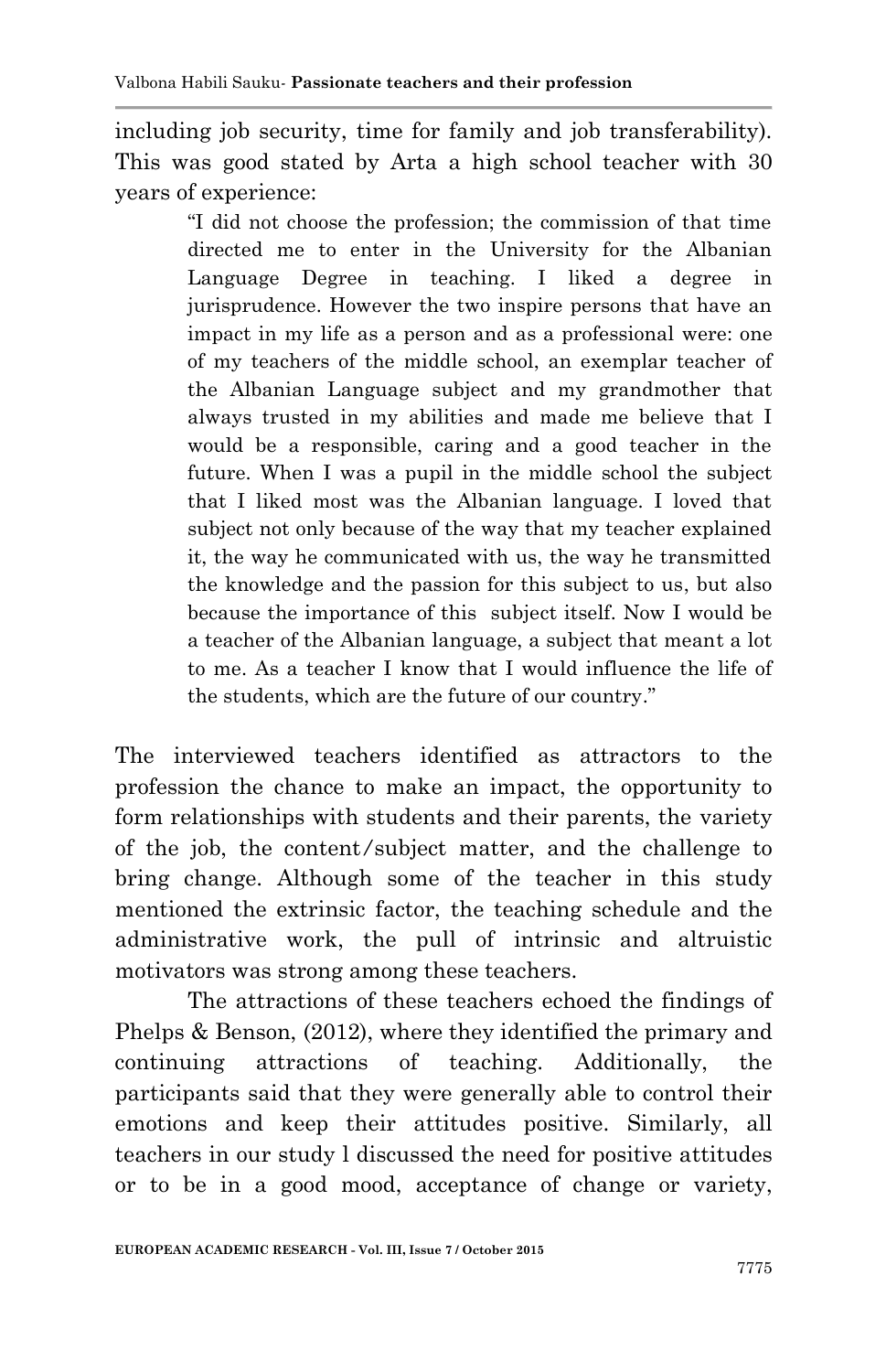embracing collaboration, pursuing professional development activities, and building and maintaining strong relationships with students and parents.

#### **Positive attitudes**

Teachers in this study emphasis the need for a positive view in this profession. This was an advice given by them to new teachers in order to maintain the enthusiasm in teaching. Kristina one of the primary school teacher with 18 years of experience expressed: *"When I am not in a good mood I choose to be in touch with teachers who are positive"*, While Jolanda another primary school teacher with 22 years of experience said *"I always advice one of my new colleague when she feels overwhelmed by the routines, forget everything just feel positive and remember that it is all about pupils, feel the satisfaction they give to you. See they grow through each day and how they become competent in each homework you give to them."* Putting the students first seemed to create a source of intrinsic satisfaction for the teachers. Rita a high school teacher 32 remarked on how important it is to keep the big picture in perspective. ―*Even when I get caught up by negative, I do not let the routines to get me down. I plan and choose the things that can help me to maintain up my motivation on teaching and have fun together with me pupils. Pupils come first. This is what keeps me up. I had to be in a good mood for them and construct a healthy academic environment for them"* Kozeta e high school teacher with 15 years of experience emphasis the importance she has in the achievements of the her pupils and also to inspire a good direction for them in the future. She said  $\mathcal{I}$ *remember a moment when I was in the university. While I had a conflict inside of me to accept the degree that was given to me, the first class contact was with a teacher which had an angry face, a cold voice. I remember that I asked myself what is the problem with her, what did we do to her? I remember also that this was the moment when I decided that if I will stay in this profession, even I would have different problems in my personal*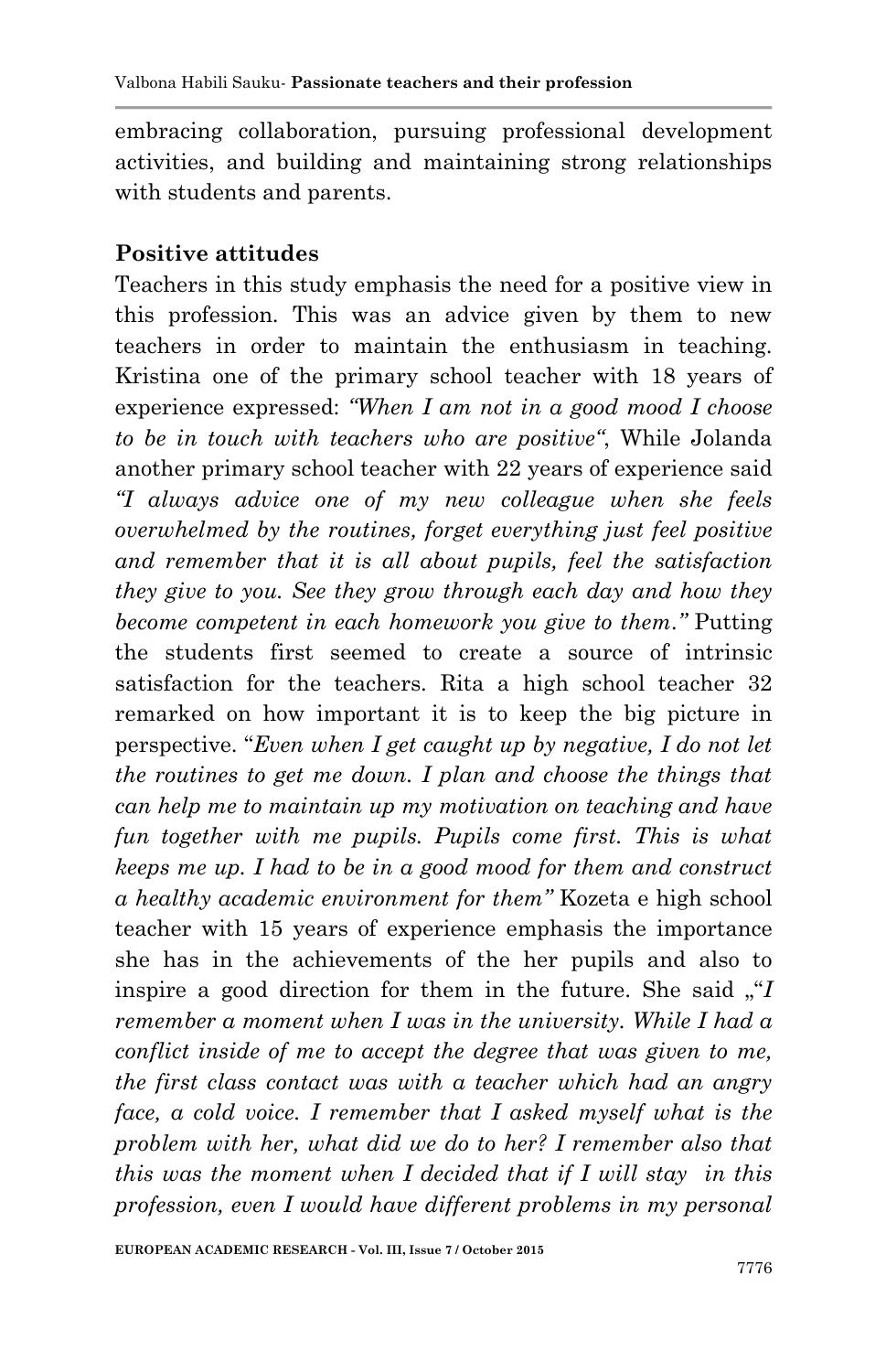*or professional life, I had to be in a good mood for my students, or my pupils. They did not have the fault for what would happen in my life. How could I be a inspiring person for their direction in the future or a stimulating teacher, while I express only problems through nonverbal or verbal communication? This is not what they want. This is not what I wanted at that time. I wanted somebody that could help me or stimulated me and also could give me the best or directed me in order to decide what I should do in the future."* 

When teachers realize the powerful impact they have on their students and the world in general, their sense of passion remains. With this perspective, it becomes easier to maintain a positive attitude.

# **Openness to change**

Passionate teachers are those who seek and embrace change. Collinson, V. (2012) in her study stated that the exemplary teachers simply assume that a career-long pursuit of academic and pedagogical knowledge is a necessity for doing one's best. According to her what teachers in her study have specifically sought is the development of self-knowledge, knowledge of others, knowledge of how they influence others and in turn are influenced by others, and ways to change themselves—ways to change their thinking and behaviors in order to do their best and get the best out of students.

This was mentioned at some point by all interviewees. According to these results, teachers who serve long time in teaching are open to change, engage in professional development, have a learner perspective, reach out to colleagues for support, and engage in selfreflection*/*examination. Aida a teacher of 29 years expressed that *"It is inside of me that each time I have to find out a new way on how to explain a new concept to my pupils. I have to find a new strategy, a new approach to bring the knowledge to the children. I hate the routine, this is me and that is what revitalizes my interest in my subject and I think choosing a*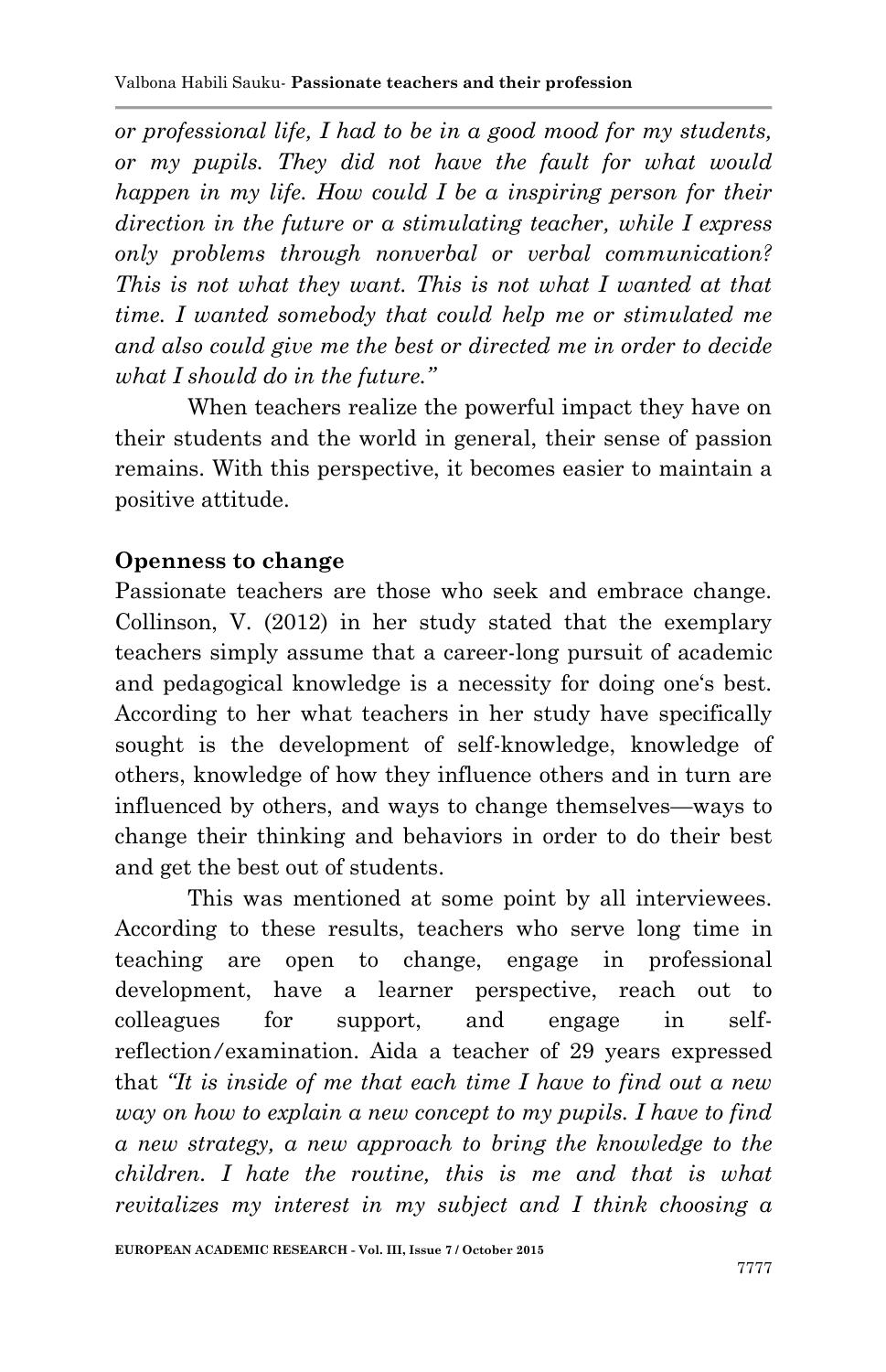*different way to transmit to the pupils they can see that energy too"*. Kozminsky (2012) claim that the teachers' perceptions of their professional identities have an influence on their sense of self-determination, including their sense of autonomy, competency and relatedness. Constructing an identity is a process by which the person integrates among his/her values, status, roles, competencies and experiences to create a coherent image of self. Teachers (including teacher educators) construct their professional identity via interactions with self and others, including students and colleagues, and the constructed identity has an impact on their job satisfaction and determines their attitudes toward educational changes and reforms. Committing to and feeling part of a community helps retention, and policy needs to recognize and reward this commitment. (MacIntyre, Joana 2010).

## **Collaboration as a key of professional development**

Teachers learn as much as possible from students, parents, and colleagues—but particularly from working with colleagues and observing them teach. (Collinson, V., 2012) (Phelps & Benson, 2012 found out the importance of maintaining strong connection with other positive teachers among passionate teacher. Also teachers in their study suggested some creative ways.) Stavri a teacher of 30 years in teaching expressed: *"I always advices to the novice teacher do not make compromises and agree of what you know. What you know cannot give the answer of all the questions of your students. Try to see an issue in different point of views. For that you have to be connected with different sources of information and also ask and collaborate with other professional colleagues. Do not interrupt the connection with the education. It is really important in our work".* Trainings for professional development for the teachers were really helpful for all of them. These trainings and workshops gave to them the possibility not only for having new information about different issues but also sharing their experiences among professionals. Generally, personal and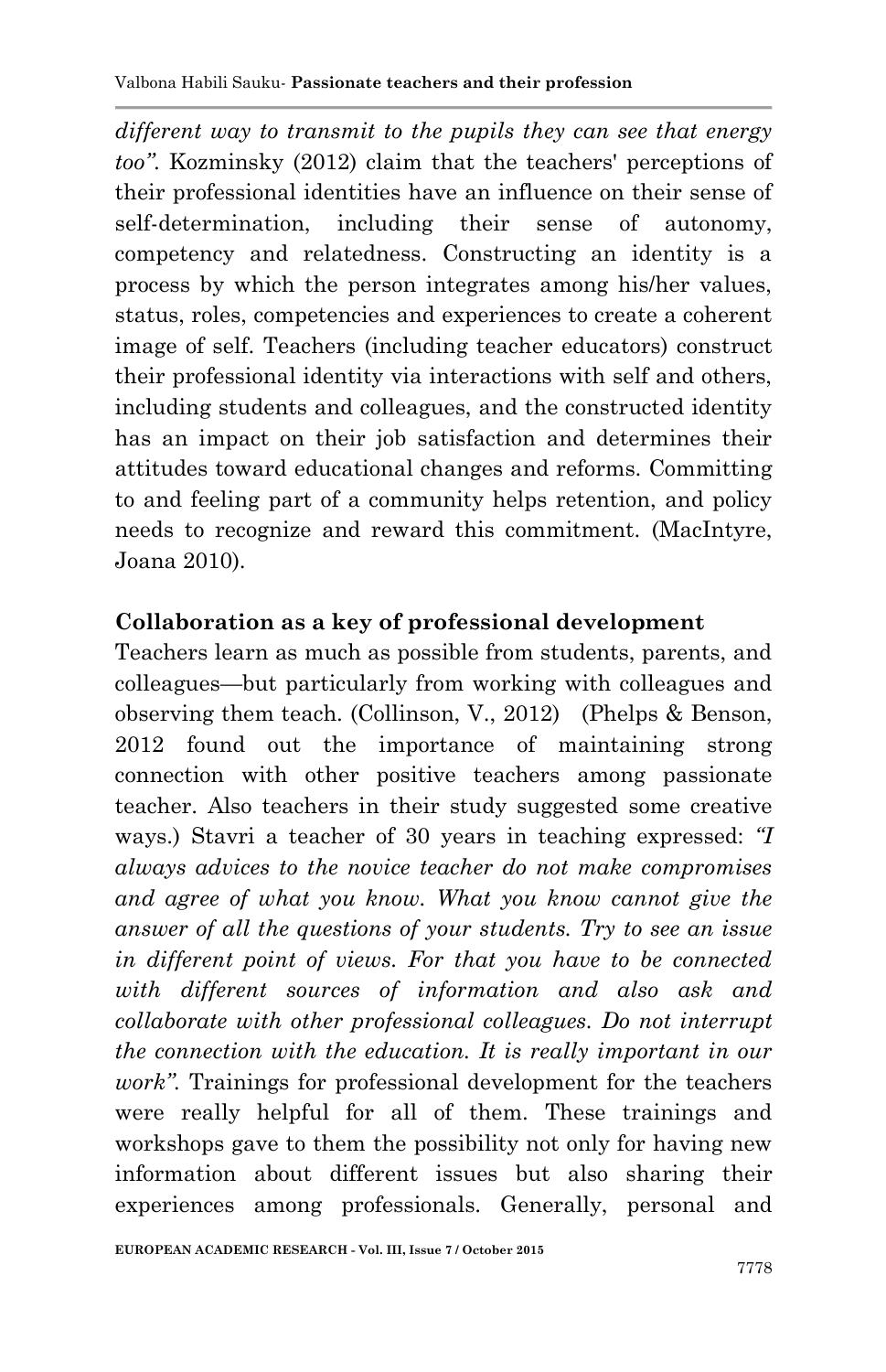professional achievement and success seem to be among other factors to make good teachers retain in the teaching profession. (Kavenuke, 2013) *"It was a great day and I felt fantastic. It was a first time that I organized an open class with my students. I had to explain an issue to my students. Participants in this open class were also some of my professional colleagues. We were all together teachers and students in that event. The interesting thing was that during that event we were in both position and sometimes we exchanged the roles as teachers and students. The issue of that day was explained and described in different point of views. I felt really good when my colleagues congratulate me for this event, but I felt fantastic when they wanted to know more in order to experience that in their classrooms. This kind of activities gave you a lot but more for professional success"* – expressed Alma, a teacher of 13 years of experience.

# **Relationships with parents and children**

In this study all the teachers invested a great deal of psychic and physical energy into building relationships with the young people in their care, sometimes into being their significant *‗grown-up"*. All the participants agree that sometimes relationships with parents and students are inspiring factors to their profession, while sometimes these realtionships were consuming of time, and of efforts for the teachers. When asked about this Rita a middle shcool teacher expressed: *"In 1996, because of a personal reason I left my position as a teacher in Fier and I came in Tirana. I was wating for a new position here in Tirana. I remain three months unemployed . During that time I did not break the connection with my colleagues here. Once I was going to meet one of them I had to wait for her, because she was in the meeting with the parents of her pupils.While I was waiting, I began to cry. After finishing the meeting, my friend came and sow me crying. She asked me and I answer to her that I missed a lot those meetings, I missed a lot my pupils, I missed a lot the relation with them and their parents. I cannot understand myself and I am feeling that I am*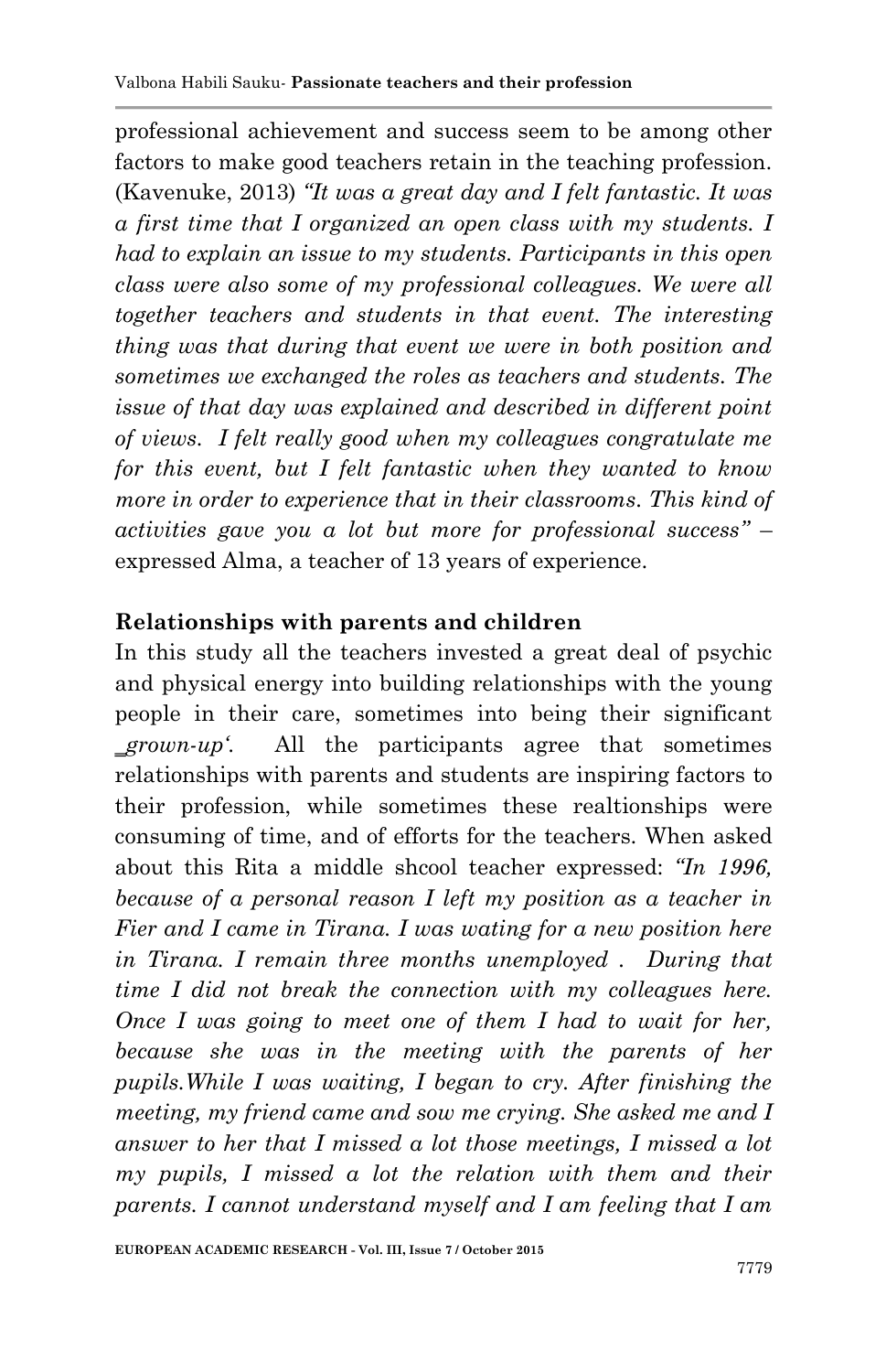*lost without these relationships.This is me..."* One consequence of establishing strong relationships with the children in school is a greater sense of belonging to the community within and surrounding the school. As the teachers in the study spend time in schools developing existing relationships and building emerging relationships with new students, this sense of belonging is increased. For these teachers, relationships matter: relational ties are key to an individual's sense of identity and to their identification with a close–knit community of people. (McIntyre, Joanna 2010)

While Stavri a middle school teacher expressed *"Some parents really understand you and they help you in this process. You feel good and try to make your best, because both of us want and work for the best interes of the child."*

## **Barriers to Passions**

Teachers in this study all agree on the fact that the teaching profession nowadays is a demanding and a time – consuming job and also they have to deal with the parents' expectation. These were common hurdles to their passio. Luli a primary school teacher with expressed: *In one day I have to fill adminstrative issue, I have to give statistics, I have to fill the files of 40 students in my classroom, I have to asses their exams, I have to make a plan for other noformal activity for the students. I have to this and I have to do that and in a moment I find myself asking: Do I have all the hours to accomplish all this duties? What about teaching?* Urani a teacher of a high school with 29 years of experience point out that: *"Sometime we miss teaching a lot. We are doing everything except teaching."* According to Phelps & Benson (2012) paperwork seems to be one of those time stealers that rob teachers of the joy they could experience in their daily work.

Teachers in this study pointed out also some other barriers to their passion like parents' expectation, managment of the classrooms with a large number of students and district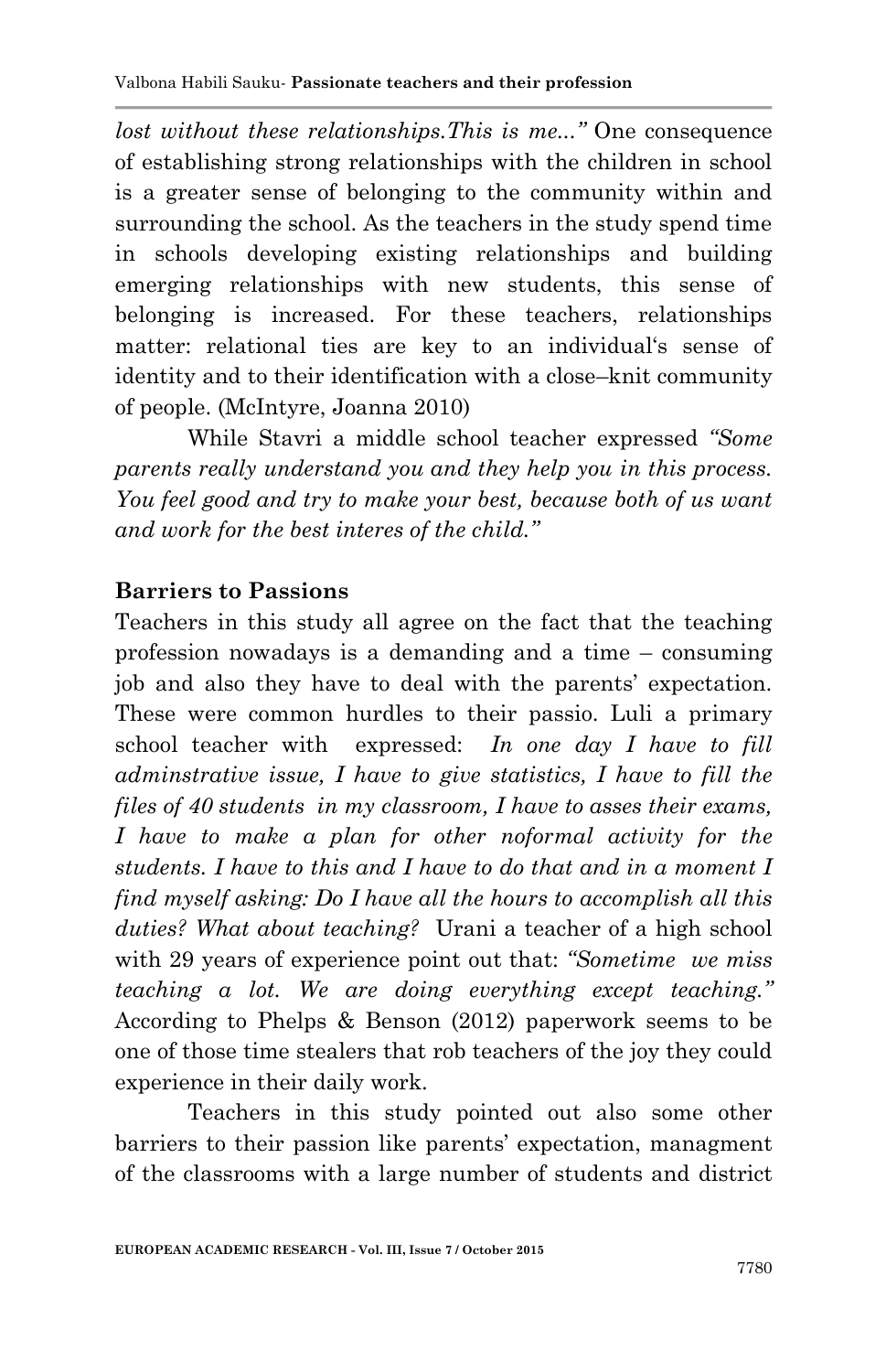or school requirements to participate in comitty meetings or professional developments.

# **Conclusion:**

This was the voice of a group of passion teachers that gave different insights to the program educators. It would be interesting for further studies to explore how did the directors identify these passionate teachers? Also it would be interesting to research who is a passionate teacher in the eyes of parents and students?

Quartz et al emphasized that in the real world: *The real heroes of urban schools are those who figure out ways to stay connected to their profession, their pursuit of social justice, their colleagues, their students, and their communities. These heroes are not born; they emerge from an extensive network of support and a solid understanding of pedagogy (Quartz et al 2003: 105)* Teachers in this study who were identified as exemplars of keeping the passion alive in their teaching all discussed the need for positive attitudes, acceptance of change, embracing collaboration, pursuing professional development activities, and building and maintaining strong relationships with students and parents. This conclusion is consistent with Patricia H. Phelps & Tammy R. Benson (2012) study, which indicated that these were the main aspects that all this "model of wisdoms", these teachers have and stimulate them to have a continuing passion for their profession.

# **REFERENCES:**

- Aisha Karen Ann, Khan-Evans, Why become a classics teacher? *An exploration of career choice, (*King's College London 2012).
- Ashiedu, J. A., & Scott-Ladd, B. D. Understanding Teacher Attraction and Retention Drivers: Addressing Teacher

**EUROPEAN ACADEMIC RESEARCH - Vol. III, Issue 7 / October 2015**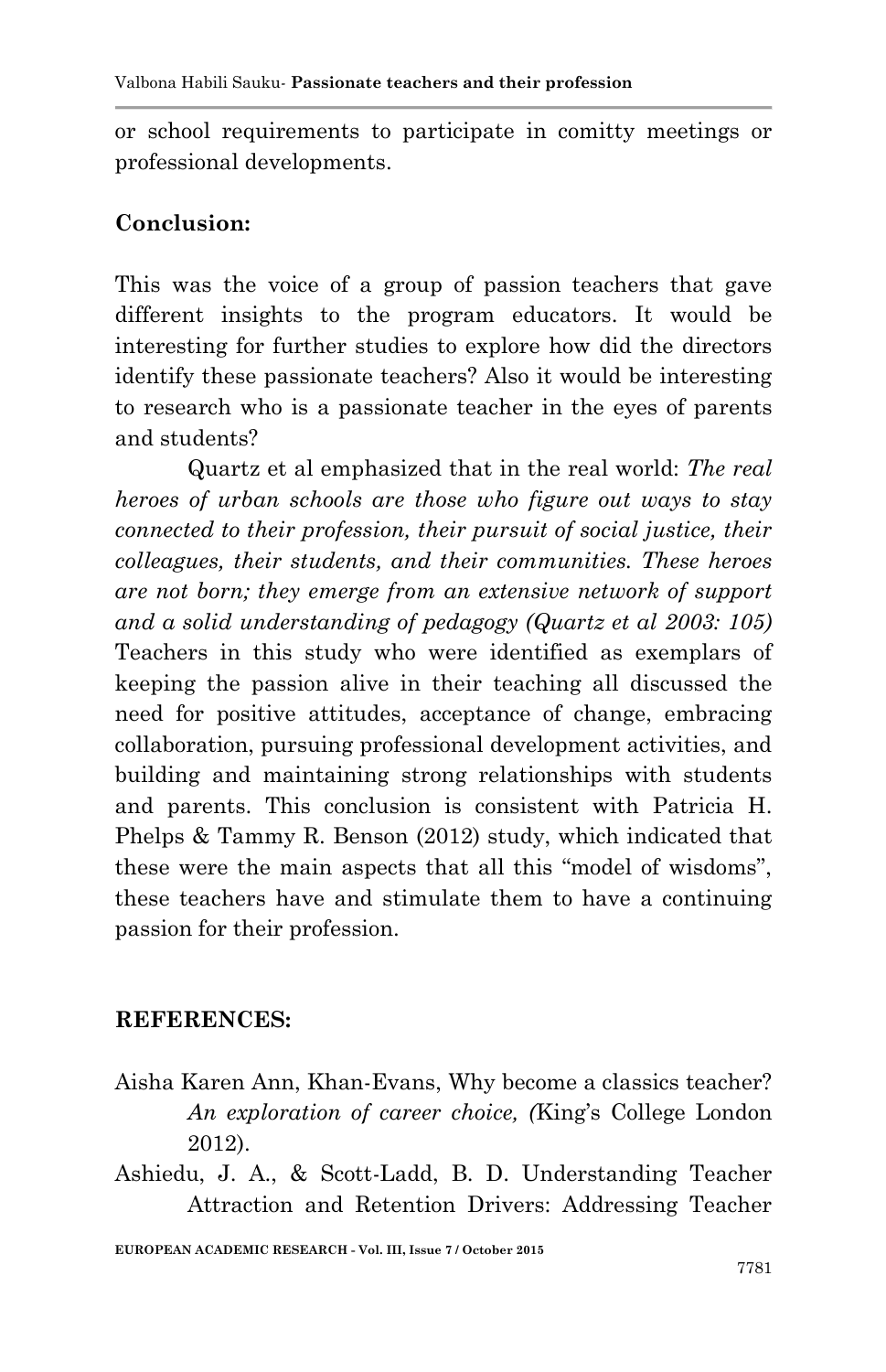Shortages. *Australian Journal of Teacher Education, 37*(11) (2012), accessed September 20,2015, http://dx.doi.org/10.14221/ajte.2012v37n11.1

- Bakar, A., R., Mohamed, Sh., Suhid, A. & Hamzah, R/ So You Want to Be a Teacher: What Are Your Reasons? *International Education Studies* (2014), accessed September 20, 2015 doi:10.5539/ies.v7n11p155 URL: http://dx.doi.org/10.5539/ies.v7n11p155.
- Balyer, A. & Özcan K. Choosing Teaching Profession as a Career: Students' Reasons, *International Education Studies (2014*), accessed September 20, 2015, doi:10.5539/ies.v7n5p104, URL: http://dx.doi.org/10.5539/ies.v7n5p104.
- Collinson, V. Rethinking Selection and Professional Development for Teachers/Leaders by Learning from Exemplary Teachers. (Supplemental material). Paper presented at ATEE 36th Annual Conference, Riga (2012)
- Coladarci Theodore, Teachers' Sense of Efficacy and Commitment to Teaching, The Journal of Experimental Education, Heldref Publications 1992, Vol. 60, No. 4, pp. 323-337, Accessed September 23, 2015URL: http://www.jstor.org/stable/20152340
- Day, C. Stobart, G., Sammons, P., Kington, A., Gu, Q., Smees, R. and Mujtaba, T. *Variations in Teachers" Work, Lives and Effectiveness: Final report for the VITAE Project*. (2006), London: Department for Education and Skills.
- Edith Anderson Edwards, Retention and Motivation of Veteran Teachers: Implications for Schools (PhD diss. East Tennessee State University May 2003)
- Holliman, Stephanie Layne. "Exploring the effects of empowerment, innovation, professionalism, conflict, and participation on teacher organizational commitment." (PhD diss, University of Iowa, 2012). http://ir.uiowa.edu/etd/3468.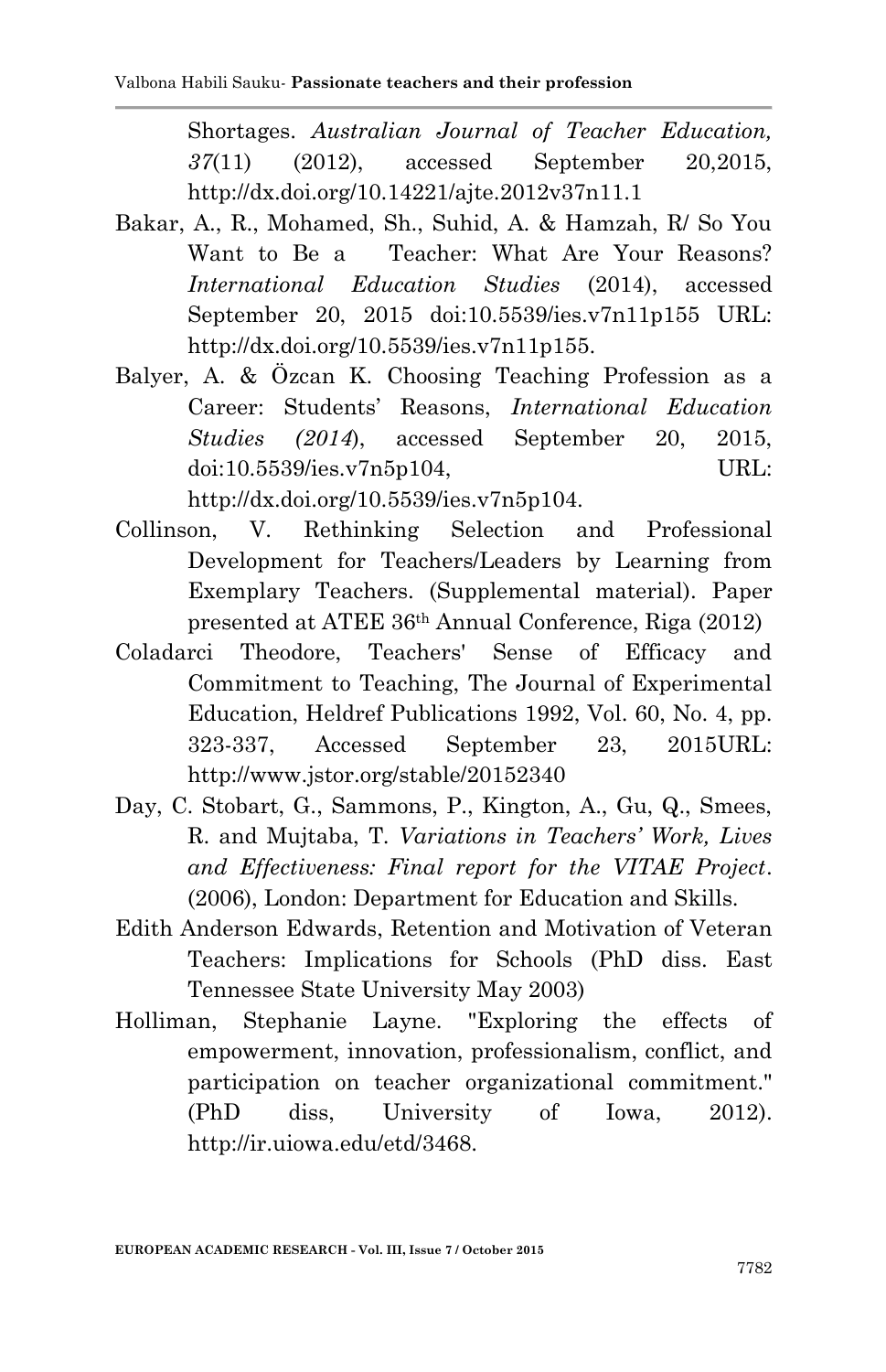- House of Commons, Education Committee, Great teachers: attracting, training and retaining the best, London, (2012)
- Kavenuke, P. What is it that keeps good teachers in the teaching profession; A reflection on teacher retention. *Social Sciences and Humanities,* Vol. 4 No. 1 (2013). September 25, 2015
- Kohlbacher Florian, The use of qualitative content analysis in case study research, *Qualitative Social Research,* volume 7, No. 1, Art.21 (2006). Accessed September 25, 2015
- Kozminsky, L. Professional Identity of Teachers and Teacher Educators in a Changing Reality, Paper presented at ATEE 36th Annual Conference, Riga (2012)
- MacIntyre, J, Why they stayed: A study of the working lives of long serving teachers in inner city schools. (PhD diss. University of Nottingham 2010), Accessed June 24, 2015
- Müller K., Alliata R. and Benninghoff F., (2009), Attracting and Retaining Teachers *A Question of Motivation Educational Management Administration & Leadership,*  SAGE Publications (London, Los Angeles, New Delhi, Singapore and Washington DC) BELMAS Vol 37(5) 574– 599; 339651
- OECD, February 2004: The Quality of the Teaching Workforce, Policy Brief.
- Patricia H. Phelps & Tammy R. Benson (2012): Teachers With a Passion for the Profession, Action in Teacher Education, 34:1, 65-76[.http://dx.doi.org/10.1080/01626620.2012.642289.](http://dx.doi.org/10.1080/01626620.2012.642289)
- Quartz, K. Too angry to leave: Supporting new teachers‗commitment to transform urban schools. *Journal of Teacher Education*. 54, 1-35 March/April 2003. Accessed September 24, 2015
- Watt, H., Richardson, P. and Tysvaer, N. (2007). Profiles of beginning teachers' professional engagement and career development aspirations. In A.Berry, A. Clemans and A. Kostogriz (Eds), Dimensions of Professional Learning